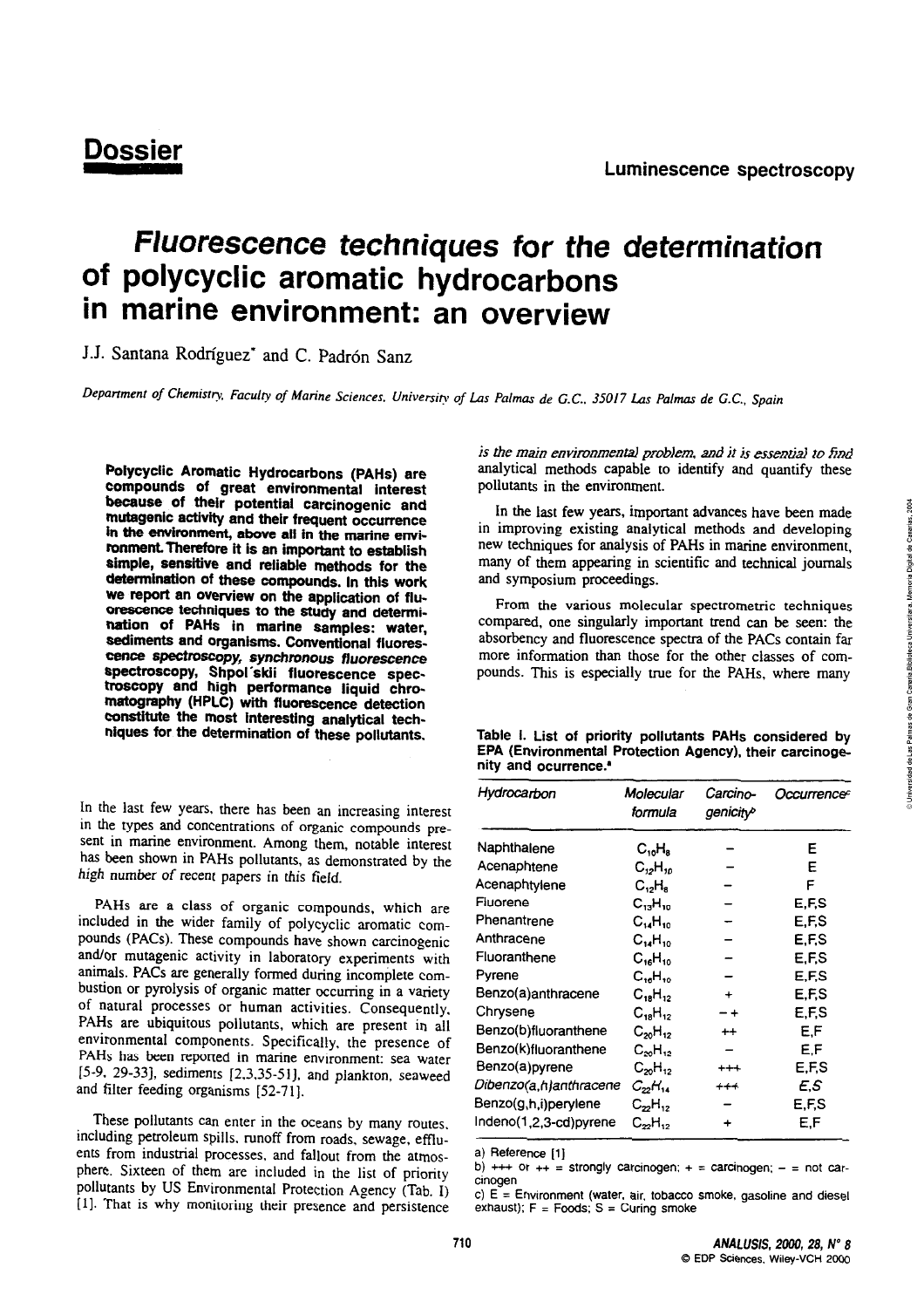structures have spectra with a dozen or so maxima. These rnaxima as well as the intervening minima, form a unique characteristic pattem of wavelengths and intensities. The pi electron system also causes the PAHs to have a different flu-<br>orescence and phosphorescence behaviour. Especially for the PAHs, the electronic transitions are determined by the size and shape of the compounds. Electronically, the PAHs are simple molecules whose spectra are only determined by the molecular resonance structures. Isomeric PAHs differ in the locations of electronic density, because the shape of the PAHs are **different,** and **in** some cases they can even differ **in** their numbers of aromatic rings.

Because of this fundamental reason and of the high sensitivity and selectivity of the chromatographic techniques, **HPLC** has been **used** predorninantiy. Single-wavelength W absorbency or fluorescence detectors have been applied for PAHs analysis. These are used to detect PAHs because the pi elecmn systems **of PACs &termine ihp enegies ef** the transition **in** the electronic spectra.

Between both spectroscopic techniques above mentioned. the most sensitive is fluorescence spectroscopy because of the direct measurement of the emitted light intensity with little background or interference. The present overview is centred on the methodologies which apply and/or include fluorescence in the analysis of PAHs in marine environment.

## **Fluorescence techniques**

#### **Conventional fluorescence spectroscopy**

Conventional fluorescence spectroscopy involves generating an emission spectrum by scanning the emission wavelength.  $\lambda_{em}$  while the sample is irradiated at a single excitation wavelength,  $\lambda_{ex}$ . Similarly, an excitation spectrum is obtained by scanning **the** excitation wavelength while recording the emission signal at a single wavelength. Furthermore, spectrofluorimetry is a very simple method, which offers generally very low detection limits and can be used with conventional instrumentation.

This technique is very useful in quantitative analysis of PAHs because of its high sensitivity, selectivity, swiftness and relatively low cost. Moreover, it can be applied to determine PAHs in many environmental marine samples.

The use of fluorescence spectroscopy as a detection technique to determine PAHs in marine sediments was applied by Vandermeulen et al. [2]. After Amoco Cadiz accident the immediate behaviour and toxicity of freshly spilled cmde oil under prevailing spill conditions in **an** inshore manne environment was examined. Authors simulated weathering studies because weathering states of oil ranging from sheen oil to mousse have significant effects dunng oil-water and oilsediment interaction.

Observation of oiled sandy beaches suggest two mechanisrns of beach contamination: general penetration and con-

## Dossier

tamination of beach substrate by films of sheen oil (probably partially ernulsified), and secondly the buriai of discrete layers of mousse. Depending on the timing of oiling with respect to beach dynamics. large amounts of stranded oil can be accomrnodated within **beach** sediments. The results of this investigation suggested that there may be some increase in toxicity with weathering, because PAHs become available for later long-term release.

In the case of another kind of marine samples. Picer and Hocenski [3] described a relatively simple, rapid and quite reliable procedure, based on the fluorescence of PAHs, for the estirnation of petroleurn hydrocarbons in organisrns and marine sediments. In this study lipophilic material **was**  extracted from the samples with n-hexane or n-pentane, concentrated to approximately 1 ml, and benzene **rnixtures.** The fluorescent material was cleaned by using a deactivated alumina column, and for the evaluation of the quenching mate-<br>mina column, and for the evaluation of the quenching mate-<br>rial, the standard addition method was applied. The aim of the work was to improve the possibilities of estimating crude oil pollution of sdiment and biota samples by using **the**  standard addition method.

Applying fluorescence on solid organic substrate Vo-Dinh and White **[4],** investigated a simple technique based on sensitized luminescence for detecting trace amounts of polynuclear aromatic compounds. They used anthracene as the sensitizer designed to absorb excitation energy **and** funnel it to guest **analyte** compounds spotted on anthracene treated filter paper. Perylene, benzo(a)pyrene and fluoranthene mixtures were anaiyzed. Results indicated that anthracene can improve the fluorescence signal of perylene and benzo(a)pyrene. No fluorescence sensitization was observed for other compounds, such as fluoranthene.

As showed above, fluorescence spectroscopy is a technique applicable to the determination of PAHs in solid phases as sediments or marine organism tissues. It exists also a large number of works and publications in which this technique is applied to determine PAHs in marine water samples.

Vapu Tervo **[5]** detemined he total amount of petroleum hydrocarbons (oil) from 52 seawater samples collected at 19 stations in the Gulf of Finland. The samples were analysed ashore by fluorescence spectroscopy. The mean concentrations obtained for "light oil" were 1.6-7.3 µg/l and for "heavy oil" 0.5-1.6  $\mu$ g/l in the whole investigation area.

Law [6] also applied this technique to samples of water, sediment and oil following the wreck of the *Amoco Cadiz*  in 1978. Samples were collected between April and June from the Brittany coast and westem English Channel and were analysed for petroleum hydrocarbons by means of fluorescence spectroscopy, gas-liquid chromatography and gas chromatography-mass spectrometry. The concentrations of hydrocarbons found in these samples, 2-200  $\mu$ g/l, were similar to those found in previous oil-spill studies.

**As** well, after the oil spill accident at *Mitsubishi Oil Refinery* in Kurashiki city, Ochi and Okaichi [7] measured oil residues by fluorescence spectroscopy in sea water of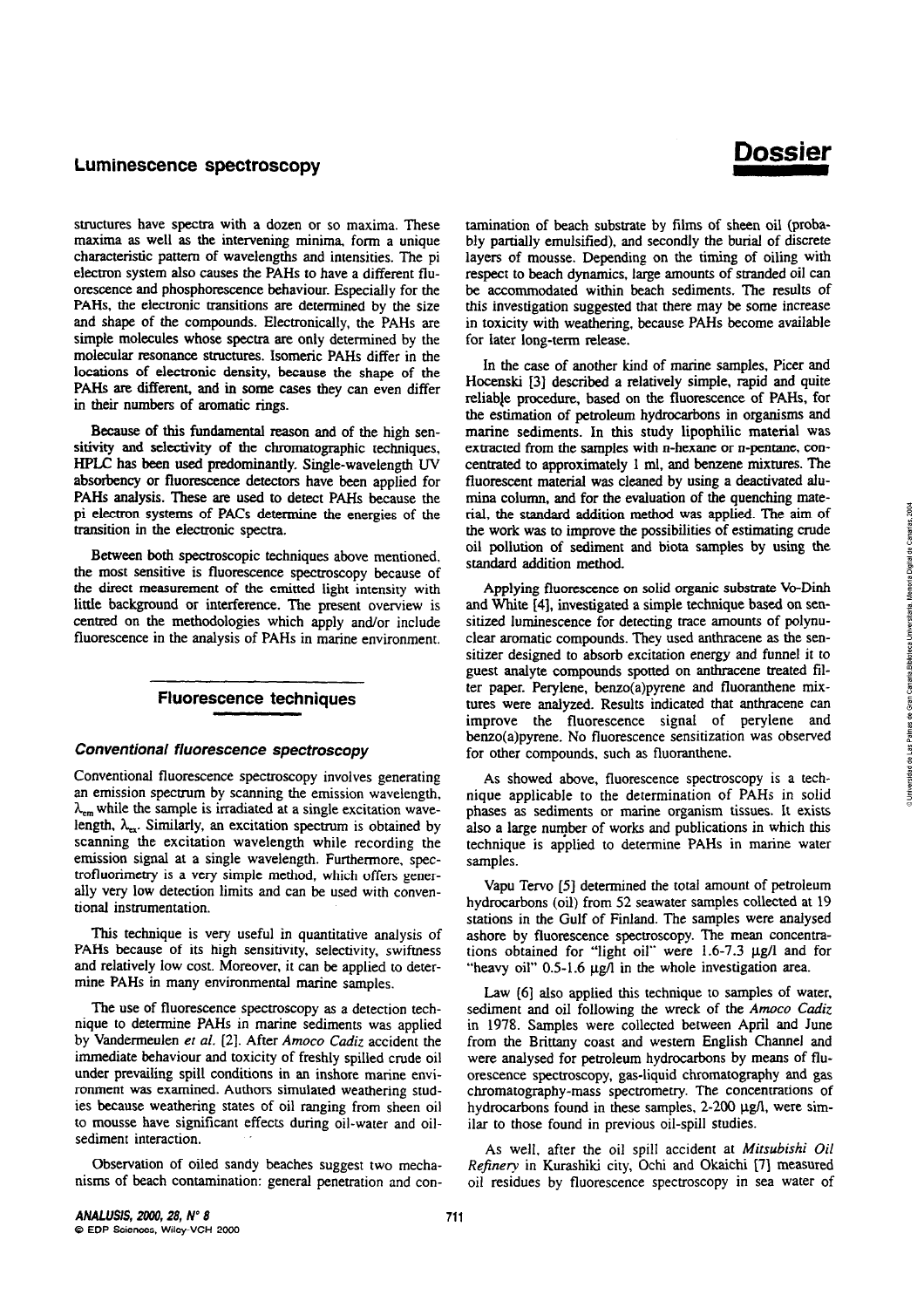Bisan Seto. In another study, achieved by Østgaard and Jensen [8], the fluorescence of carefully prepared solutions of Ekofisk crude oil in sea water was investigated, directly in the water phase, it was concluded that direct fluorescence spectroscopy constitutes a very simple and rapid method for monitoring aqueous petroleum solutions. In this work, significant fluorescence in the 290-460 nm range for oil solutions well below the concentration level of 10 ppb was observed. It was also established that, on the basis of spectra of the single components, the influence of pH on these, and data from gas chromatography/mass spectrometry, the fluorescence at 335 nm (excitation wavelength 230 nm) was dominated by petroleum naphthalenes, while the fluorescence at 300 nm (excitation wavelength 265 nm) could be ascribed to the phenols of the crude oil.

In analytical methods currently used for assaying PAHs in ageuous media preliminary extraction of the water with organic solvents is required to remove interfering substances. With the use of micellar media, a system which enables the extraction and preconcentration of analytes, these organic solvents can be replaced, allowing a faster and reduced cost analysis. Moreover, micellar media can be used to enhance sensitivity and selectivity of many fluorimetric determinations. Thus, Santana et al. [9] studied the use of different micellar media, as a way to improve the spectrofluorimetric determination of benzo(a)pyrene (BaP), compound of great toxicological interest and for its significance in pollution studies. They found that BaP fluorescence intensity suffers important changes in cationic and neutral micellar media and showed the greatest increase in the presence of Triton X-100. The method was applied to determination of BaP in seawater samples enriched with this hydrocarbon.

Another variant, also applied to determination of PAHs in marine environmental samples consists in laser induced fluorescence spectroscopy. Uebel et al. [10] applied this methodology to the analysis of PAHs and other pollutants in marine environmental samples. They used a frequency doubled dve laser as an excitation light-source, recording the fluorescence signal and measuring each contaminant spectra in distilled water, artificial and natural seawater. Firstly the intermediate stages of phytoplankton and their breakdownproducts were spectroscopically recognizable using fluorescence. Modifications of the fluorescence spectra during the ageing and dying of phytoplankton were found. Phytoplankton which is subjet to sudden death display spectra differing from those of slowly dying organisms, e.g. the shift of the chlorophyll maximum to shorter wavelegths was measured.

#### Synchronous fluorescence spectroscopy

Even though conventional fluorescence spectroscopy has an excellent sensitiviy in determining trace organic compounds. its aplication to the simultaneous determination of several fluorescent compounds in mixtures, is more limited, moreover when these compounds have a high structural similarity. This is due to the fact that the individual spectra of the compounds in the mixture can overlap. This problem can be resolved using synchronous fluorescence spectroscopy, which was firstly introduced by Lloyd [11]. Conventional fluorescence involves generating an emission/excitation spectrum by scanning the emission/excitation wavelength, while the sample is irradiated at a constant excitation/emission wavelength. Another possibility is to vary simultaneously  $\lambda_{ex}$  and  $\lambda_{em}$ . This technique has several variants, depending on the scan-rates of the two monochromators. When the scan-rate is constant for both monochromators, and therefore a constant wavelength interval,  $\Delta\lambda$ , is kept between  $\lambda_{\text{em}}$  and  $\lambda_{\text{ex}}$ , the technique is known as synchronous excitation fluorescence spectroscopy.

Since conventional emission and excitation fluorescence spectroscopy from mixed PAHs-solutions show great interference, the synchronous fluorescence technique can simplify the spectra and therefore some mixtures of PAHs can be quantified. In this way, Santana et al. [12] studied the interactions between benzo(a)pyrene and perylene with different kinds of surfactants. They developed a synchronous spectrofluorimetric method to determine simultaneously BaP and perylene using Triton X-100 as micellar medium. The limits of detection obtained were 0.27 and 0.3 ng/ml, respectively. The method was applied to the analysis of these compounds in seawater samples.

Other investigations in this field has been developed studying other PAHs such as benzo(g,h,i)pervlene, chrysene, dibenzo(a,c)anthracene and coronene [13] as well as mixtures of them, in presence of anionic, cationic and non ionic surfactants. Bermejo et al. [14] established a method for the simultaneous determination of perylene and benzo (g,h,i)perylene using hexadecyltrimethylammonium bromide (HDTAB) micellar medium and synchronous fluorescence, obtaining limits of detection of 0.12 and 0.21 ng/ml for both compounds respectively. The method was also applied to the determination of such PAHs added to sea water samples with acceptable results, which demonstrates that synchronous fluorescence spectroscopy can be used as a rapid, simple and sensitive method for the determination of perylene and benzo(g,h,i)perilene in marine water samples.

Santana et al. [15] studied the spectrofluorimetric characteristics of chrysene, pervlene, dibenzo(a,c)anthracene and coronene in aqueous medium and in the presence of anionic, cationic and non ionic surfactants, employed specifically to enhance the selectivity and sensitivity of the fluorescence determinations of these compounds. Using hexadecyltrimethylammonium bromide as surfactant and synchronous fluorescence, these authors established two methods for the analysis of binary and ternary mixtures of these PAHs. In the first one dibenzo(a,c)anthracene and coronene were determined simultaneously employing  $\Delta\lambda = 89$  nm, with limits of detection of 0.20 and 0.22 ng/ml, respectively. In the second method, three different values of  $\Delta\lambda$  were utilized for the simultaneous determination of chrysene, perylene and coronene (41, 3 and 140 nm respectively). Limits of detection were 0.17 ng/ml for chrysene, 0.13 ng/ml for perylene and 0.14 ng/ml for coronene. Satisfactory recovery percentages were found when both methods were applied to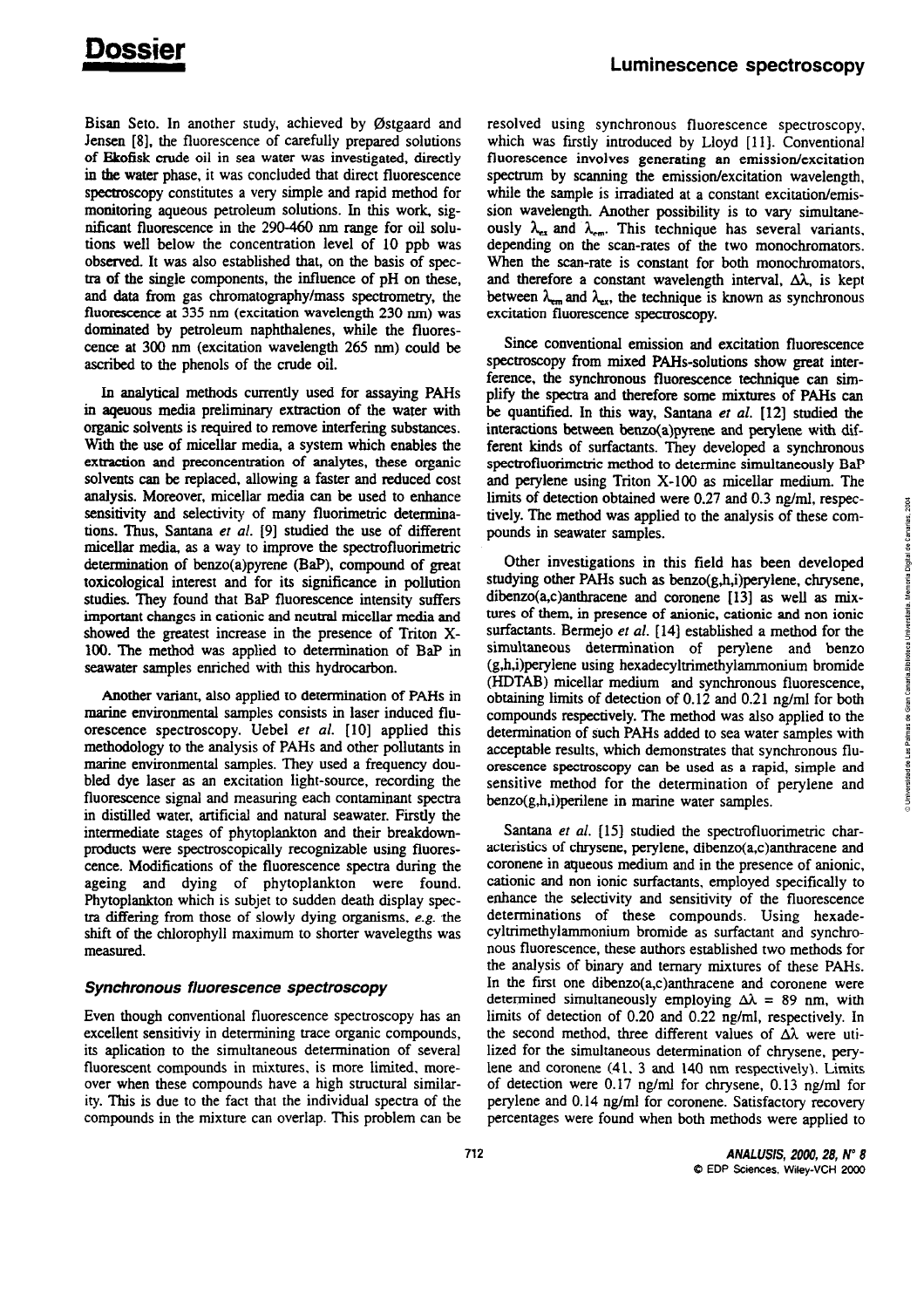**Dossier** 

the analysis of binary and ternary mixtures of these PAHs added to seawater.

**As** well, B6ckelen and Niessner **[16]** probed the application of several non-ioníc surfactants for the extraction and enrichrnent of PAHs from aqueous media. Developing a spectroscopic method for the simultaneous detection of PAH-mixtures by synchronous fluorescence in micellar medium, they obtained recoveries up to 100 % with limits of detection of 6.8 and 2.6 ng/l for benzo(k)fluoranthene and benzo(a)pyrene, respectively.

Synchronous fluorescence spectroscopy has also been applied **to** determine PAHs in other environmental sarnples such as marine organisms. For example, Ariese et al. **[17]**  determined the uptake of PAHs by fish, screening the gall bladder bile for PAHs metabolites. They proposed synchronous fluorescence specuoscopy as a rapid screening technique for the determination of conjugated 1-hydroxy pyrene, wich is a major metabolite in bile of fish exposed to PAHs polluted sediment. The technique was applied to a mesocosm study in which the uptake of PAHs by flounder *(Platichthys flesus)* from polluted sediment was investigated. In a subsequent study, the method was applied **to** the southern Norih Sea **and** in Dutch coastai and inshore water **1181.** 

Conventional and synchronous fluorescence spectroscopy, together with solid phase spectrofluorimetry, are adequate techniques for determination of PAHs. The advantages of the latter one are that only a little amount of a convenient solid support is needed for the preconcentration of the anaiytes presenting inherent fluorescence, and that fluorescence mea- $\frac{1}{2}$  surements can be carried out directly in the solid phase. Applying these techniques to waters from different sources (tap, natural, waste and sea water), Vilchez et al. [19] determined by solid-phase spectrofluorimetry the content in benzo(a)pyrene, benzo(a)anthracene and pyrene. wich exhibit native fluorescence in solution at trace leveis. The relative fluorescence intensity was measured with these PAHs fixed on Sephadex G-25 gel after packing the gel **beads** in a 1 **mm** silica cell. By recording the synchronous spectra at different values of  $\Delta\lambda$ , benzo(a)pyrene, benzo(a)anthracene and pyrene can be simultaneously determined in the presence of other PAHs.

#### Shpol'skii fluorescence spectroscopy

Shpol'skii spectroscopy is especially suited for the qualitative analysis of PAHs at trace levels as it combines the sensitivity inherent to fluorescence methods with the specific information that can be obtained in infrared spectroscopy. **It**  makes use of frozen n-alkane matrices at cryogenic temperatures to considerably reduce band broadening which is the cause of the lirnited identification power of room temperature fluorescence. The PAHs occupy substitutional sites in the n-alkane crystal resulting in largely identical surroundings. The appearance o€ the Shpol'skii spectrum may **vary**  if different n-alkanes are employed, because the fit of the PAH within the crystal is critical. A Shpol'skii spectrum consists of a number of narrow lines with a fui1 width at half maximum of 0.1-0.01 nm. These lines are suitable for

identification purposes because they form a fingerprint of the individual PAHs.

Ewaid **er** al. **1201** applied the technique to the study of marine sediments and demonstrated that high resolution spectrofluorimetry at 4.2 K in n-alkane matrices can be used to identify polycyclic aromatic hydrocarbons denved from triterpene, which occur in the organic matter of marine and terrestrial sediments.

Garrigues et al. [21-23] used this technique for the analysis of several methylated-PAHs series in marine samples: organic material. sediments and cmde oils. The analytical results were compared with those reponed by other methodologies and were found to be in quite **good** agreement, thus demonstrating the reliability of high resolution Shpol'skii spectrofluorimetry. Also, Hofstraat et al. **[24]** determined PAHs in harbour sediments by means of Shpol'skii fluorimetry and showed it **was an** appropriate analytical method for the quantitative and qualitative detennination of PAHs in such samples. Moreover, they concluded that this technique yields low limits of detection comparable to hose obtained by a standard procedure based on **HPLC** with fluorimetric detection.

Applied to other marine samples, Ariese et al. [25] investigated the applicability of high-resoiuuon **Shpol'skíi** spectrofluorimetry to the direct analysis of polycyclic aromatic hydrocarbons in tern and mussel samples. **The** sensitivity of the measurements suffered considerably from the large amounts of interfering substances (e.g. fatty components) in the crude extracts, resulting in a poor-quality Shpol'skii matrix and a high sample absorbency. Nevertheless, after a thorough study of these limiting factors, optimum conditions could be defined and a number of PAHs were detected directly without any sample clean-up.

Shpol'skii spectroscopy cannot be used for on-line detection in HPLC. since the solid matrix precludes compatibility with flow systems. Therefore Shpol'skii fluorimetry was applied by Mastenbroek *er* al. [26] as **an** independent identification method to the upgrade routine HPLC analysis of Polycyclic Aromatic Hydrocarbons. **HPLC** combined **with**  fluorescence detection is routinely used in the Dutch Water Quality Survey to determine the PAHs content of marine sediment samples. In this study, this methodology is utilized to ascertain the identity and the purity of the peaks in the chromatograms by collecting several eluting fractions and using subsequent spectroscopic analysis. They found that low temperature Shpol'skii technique provides high-resolution fluorescence specua of PAHs fhat can serve as fingerprints. Thus, important information concerning peak purity was obtained and the number of components identified was roughly doubled.

Kozin et al. [27] also applied high-resolution low temperature molecular luminescence technique, to he analysis of various complex environmental matrices to get isomer specific information for a wide range of **PAHs** and their denvatives. Using conventional lamp excitation and fluorescence and phosphorescence detection, they determined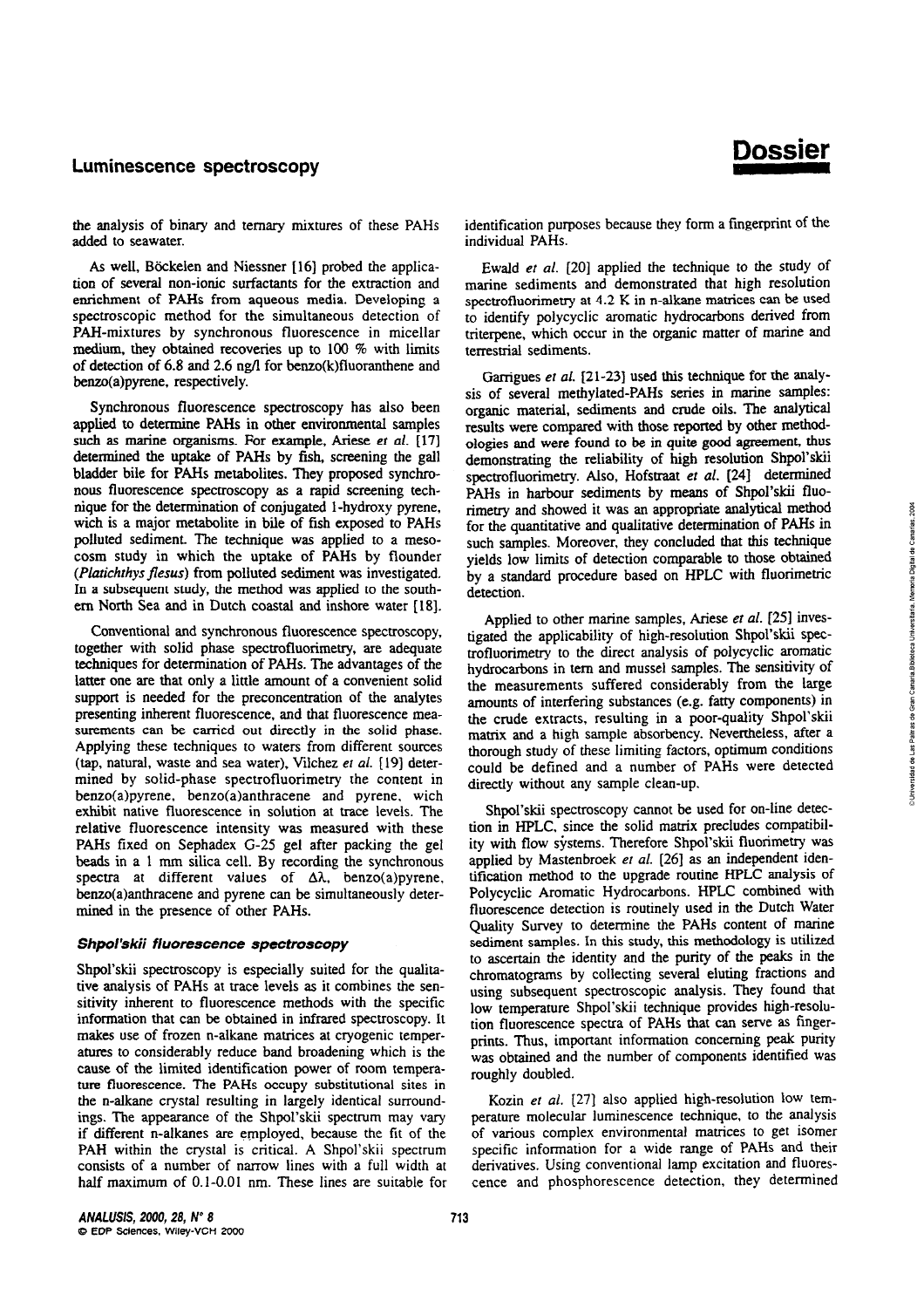parent priority PAHs, six-membered ring compounds, and methyl-substituted PAHs in extracts of sediment, muscles from finfish and other samples.

Hofstraat et al [28] employed laser induced Shpol'skii fluorimetry as a variant of the previous technique. This methodology is also applicable to the analysis of PAHs in marine environmental samples, especially the PAHs content in biotic samples. The authors showed that Shpol'skii technique can be used successfully as an independent reference method for both qualitative and quantitative confirmation of conventionally used determination methods.

## Fluorescence detection in liquid chromatography

Usually, liquid chromatography using fluorescence detection (LC/fluorescence) and gas chromatography coupled to mass spectrometry (GC/MS) are the most powerful techniques for monitoring PAHs. Nevertheless, an advantage of LC/fluorescence is its ability to measure some PAHs isomers that cannot be easily quantified by GC/MS. The large and/or nonvolatile polycyclic aromatic compounds (PACs) cannot be analyzed by GC because either they will not elute or, if they do, the peaks will be unacceptably broad. In addition, some PACs are thermally unstable and decompose or rearrange pyrolytically to other structures. Because of its excellent separation and detection performance, LC has been specified as the method of choice by the U.S. EPA for the analyses of aqueous effluents for the determination of PAHs.

## **Water**

The determination of PAHs in water and wastewater is an area which has attracted the interest of a large number of researchers for many years. It was observed a significant evolution in the techniques applied to PAHs determination in water. Prior to 1964, researchers tend to employ the separation techniques of solvent extraction, classical column liquid chromatography, and thin layer chromatography with UV absorption or fluorescence detection. Since 1980 the predominant analysis method for water samples was reverse phase high performance liquid chromatography (HPLC) with fluorescence detection. Several papers addressed proper column selection, analysis conditions, and detection. The most commonly used and most rigorous approach for trace concentration of PAHs was the methodology proposed by EPA for PAHs extraction. Currently, the use of micellar media as an extraction and preconcentration system is applied as an alternative. This methodology allows an important improvement with a reduced cost and time of analysis.

Lee et al. [29] determined hydrocarbons content and its evolution in several different kind of environmental samples. Prudhoe crude oil enriched with a number of polycyclic aromatic hydrocarbons was added as a dispersion to a controlled ecosystem enclosure suspended in Saanich Inlet, Canada. Concentrations of various aromatic compounds

were measured by passing  $5 \mu l$  of a methanol solution through an assembled liquid chromatograph equipped with a fluorescence detector. PAHs were determined in water. zooplankton, oysters, and bottom sediments. Initial water concentrations of the lower weight aromatics, naphthalenes and anthracene, were 10-20 µg/l, whereas the initial concentrations of benzo(a)pyrene, benz(a)anthracene, and fluoranthene ranged from 1 to 6  $\mu$ g/l. These concentrations decrease at an exponential rate because of evaporation, photochemical oxidation, microbial degradation, and sedimentation. Only naphthalenes were significantly degraded by microbes with removal by this process of up to 5  $\%$  per day from the water. Sedimentation and photochemical oxidation were responsible for the decrease in concentrations of the higher molecular weight aromatic compounds.

The determination of PAHs in aqueous samples is rather difficult, as their concentration in water is extremely low due to their poor solubility. In order to detect the PAHs at low levels in water, a concentration step is generally required. Use of surfactants allows the extraction and preconcentration in only one step. Micelles formed by surfactants have the capability of solubilizing organic compounds in water. Using this procedure, substrates can be extracted from aqueous media in a much smaller volume nearly formed by the surfactant. In addition, aqueous solutions of surfactants have been used as mobile phases in liquid chromatography, and although this kind of mobile phase was primarily used in column chromatography and thin layer chromatography, they are now widely utilized in HPLC. One of these surfactants is Brij-35 [31,32].

In the same way, Brouwer et al. [32] used liquid chromatography method with fluorescence and diode-array UV detection for the trace-level determination of the sixteen EPA-priority PAHs. The system was used for the analysis of surface water samples. The procedure involved on-line micelle-mediated preconcentration on selective sorbents. In this study, the authors used the solubilizing properties of several ionic and non-ionic surfactants, to solve the problems arising from the low solubility of PAHs in water and their sorption to surfaces, and set up an on-line trace enrichment LC system with fluorescence detection. Using Brij-35 as surfactant, unwanted adsorption of the analytes on inner walls or surfaces was prevented. The limits of detection obtained were at the low to sub-ng/l level.

In a study performed by Sicilia et al. [33], a new approximation in the cloud-point extraction methodology was applied to PAHs determination in environmental samples. It was based on the use of anionic surfactants in acidic media, combined with LC/fluorescence detection. For this study, the authors considered previous works in which it was shown that anionic surfactants were separated in two isotrophic phases in acid medium at room temperature. Among others, sodium dodecane sulfonic acid (SDSA) was employed as the surfactant. It has two important advantages over non ionic surfactants, which are generally used in the cloud-point methodology for the extraction of PAHs mixtures [34]. First, it exhibits low fluorescence intensity and absorbance at the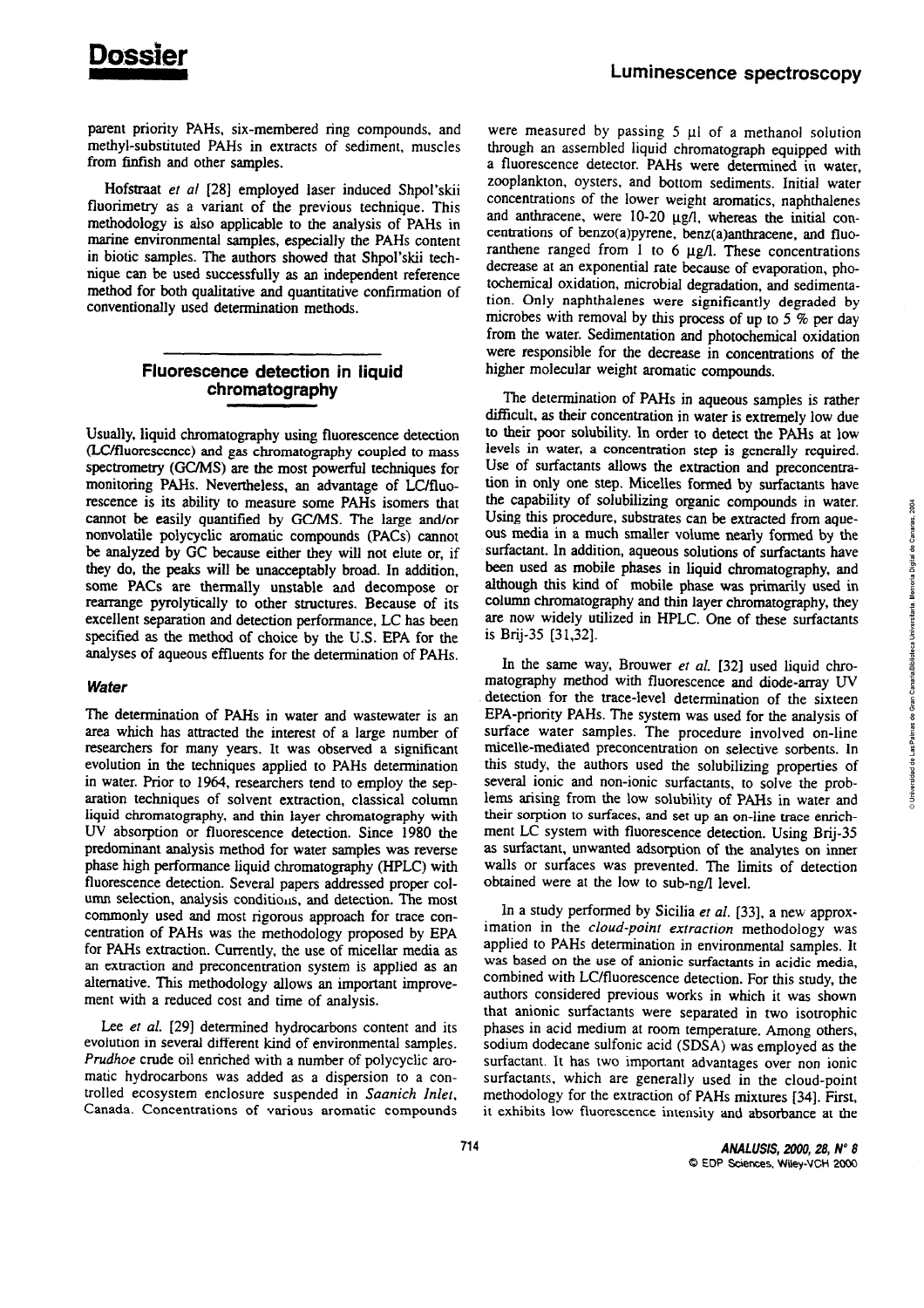**Dossier** 

detection wavelength of PAHs (due to absence of aromatic groups in the surfactant molecule) and second, it is characterized by a short retention time (due to its polar character).

#### **Sediments**

Dunn [35] performed a very complete investigation concerning PAHs concentration in several marine samples, by trying to determine the relationships existing between the levels of a range of PAH isomers in three different kinds of marine samples: sediments, bivalve molluscs and algae. For this reason, he applied a method based on reversed phase liquid chromatography and fluorescence detection.

Also, Obana et al. [36] studied some PAHs (benzo(a)pyrene, dibenzo(a,h)anthracene, and 3-metylcholanthrene), which are carcinogens for mammals after in vivo hydroxylation by mixed function oxidases. Compared to other separation techniques, the development of HPLC has permitted to analyze PAHs with good separation and high sensitivity, and to simplify the pre-treatment processes. In the study, ten PAHs were determined in sediments, oysters, and wakame seaweeds by HPLC with a fluorescence detector.

This methodology was also applied by Smith et al. [37] to the determination of PAHs in sediments, seawater and clams from Green Island, the most visited coral island of the Great Barrier Reef in Australia. Results showed that only sediments near powerboat moorings were found to contain low, but measurable amounts of several different PAHs, in contrast to the baseline amounts found at other locations. The presence of several PAHs at measurable levels strongly suggests that their origin was due to fuel spillage and/or exhaust emissions.

In an investigation of marine sediments from the Adriatic Sea. Guzzella and Paolis [38] evaluated PAHs contamination. During a naval cruise from Trieste to Bari they collected thirty two samples and determined PAHs in the fine sediment fraction. The quantification of PAHs content in the samples was performed also with HPLC and fluorescence spectroscopy.

Beltrán et al. [39] applied also a HPLC method with fluorescence detection to the determination of the sixteen PAHs considered as the most pollutants by EPA in reference to marine sediments (HS-3, NRCC). The method consisted on HPLC determination of PAHs using isocratic conditions, with spectrofluorimetric detection and programmation of wavelengths.

The organic contaminant analyses in the environment require complex procedures with several steps, such as extraction, purification and quantification. In the case of solid samples, the extraction is often performed by reflux of organic solvent. This method is long (several hours) and solvent-consuming (several hundreds of mL). Microwaveassisted solvent extraction (MASE), represents an interesting alternative method for organic contaminants extraction.

As an example of application, Kay et al. [45] developed a MASE technique for the extraction of PAHs in marine sediments. Optimum conditions for this technique were obtained by using the mixed-level orthogonal array design procedure. A comparison between the Soxhlet extraction and MASE methods showed that although both techniques gave comparable results on certified reference materials (HS-2 and HS-6), the MASE technique allows one to use less solvent and it is also time-saving and cost-effective, without<br>affecting the extraction efficiency. The optimum MASE technique was coupled to two analytical techniques: HPLC with both UV and fluorescent detectors as in other previous studies [46-50], and GC-MS for the qualitative and quantitative determination of PAHs in the certified reference materials and real samples (marine sediments).

Another methodology focussed on microwave assisted extraction was applied by Letellier et al. [51] and used to extract PAHs from environmental matrices. The procedure was validated on marine sediment, the standard reference material (SRM 1941a). The concentrations obtained by this method were in agreement with the certified values and the concentrations measured using Soxhlet extraction.

#### **Organisms**

A large number of papers related with the application of HPLC with fluorescence detection to the PAHs analysis in marine organisms has been published [52-61]. Among them, crustaceans [56] are the most widely investigated. Indeed, they can concentrate a high level of PAHs probably because of the absence of aryl hydrocarbon hydroxylase in these species. In fact, scientists of several specialties have proposed the use of indigeneous bivalve molluscs in order to serve as biocontrollers of the detection and quantification of environmental pollutants, including carcinogens. Due to the fact that they are permanent inhabitants in specific locations and have a tendency to concentrate environmental contaminants, bivalves have been widely investigated for such studies.

In this line of investigation, Hanus et al. [62] described an HPLC procedure for the determination of thirteen PAH compounds in oysters at the ppb level. Recoveries obtained from spiked samples were generally close to 80 %. In a particular investigation. Mix and Schaffer [63] focussed on the determination of PAHs present in clams of the Coos Bay in Oregon (USA). In such a study, the concentrations of benzo(a)pyrene were measured in clam populations from four different intermareal Coos Bay regions. It was shown that the PAM concentrations in those clams living close to industrialized areas were higher than the others living far away from these areas and that, in general, the PAM concentration was higher in spring-summer time than during autumn and winter. The same investigators also discovered [64] that the most hydrosoluble PAHs are those which are concentrated in major proportion in such organisms.

Musial and Uthe [65] described a simple, rapid and easily automatizable method for the determination of PAHs in crustaceans. The method was based on the combination of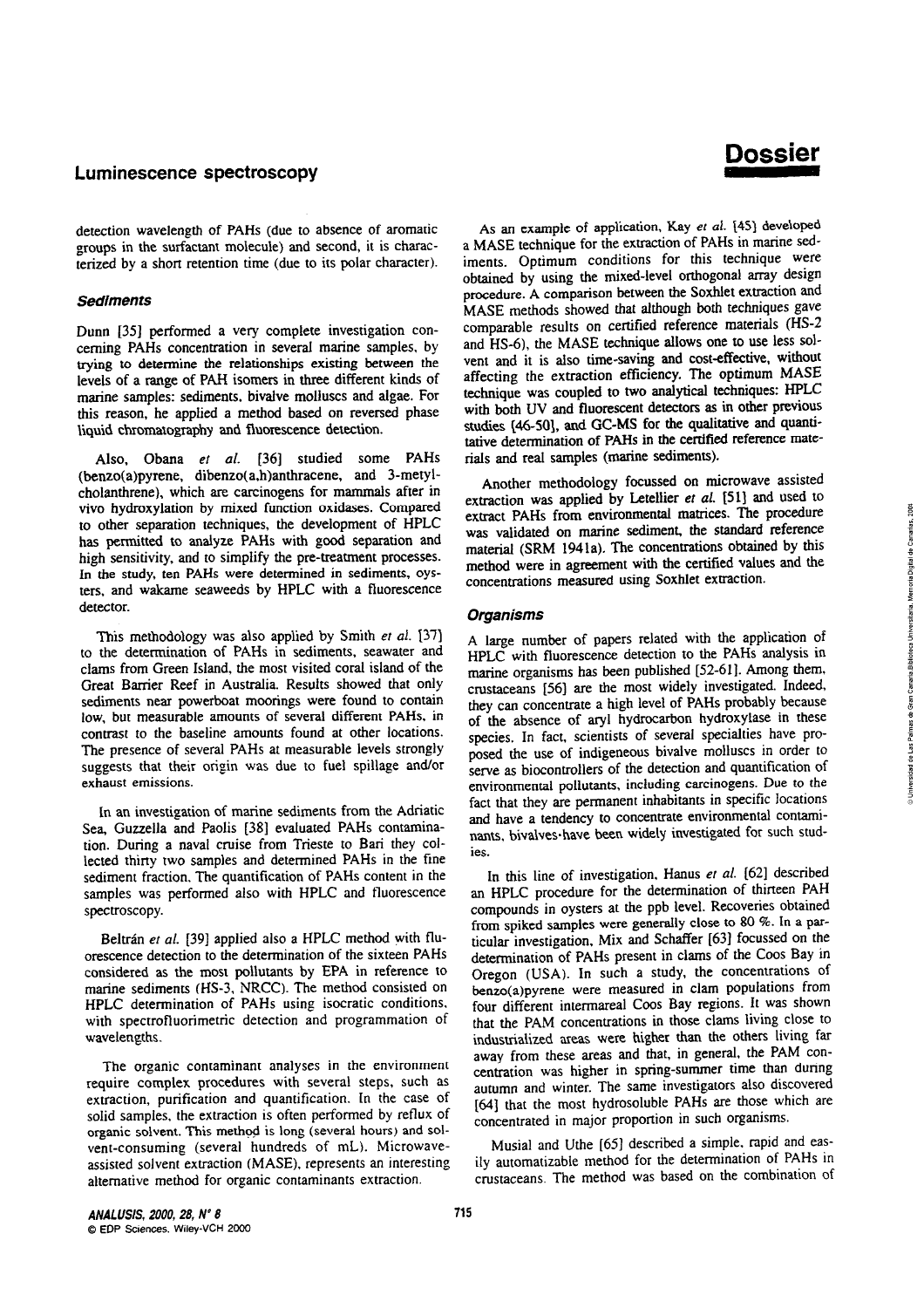chromatographic techniques such as GC and LC for the identification and separation of these compounds and fluorescence spectrometry for quantification. The proposed method was vaiuable for individual measurements of PAHs in a range of concentration of 0.25-10 ng PAHs/g tissue.

A technique, originally developed to investigate the pollution of Dutch coastai water with metals and PCBs, was modified by Boom *[66]* for determining the pollution of marine organisms with PAHs. The method was based on the hydrolysis of tissue with 4 M sodium hydroxide, extraction with hexane, clean-up with 10 % deactivated aluminium oxide and quantitative determination with reversed phase HPLC and fiuorescence detection. It gave satisfactory results for the analysis of PAHs in mussels.

Trying to determine the bioconcentration factors for petroleum hydrocarbons, PAHs and biogenic hydrocarbons in *Mytilus edulis,* Murray *et al.* [67] applied aiso this technique. PAHs were quantified by reverse phase **HPLC** with programmed-wavelength fluorescence detection. The results showed that the bioconcentration factors for PAHs were similar to those found for total hydrocarbons where the major hydrocarbons source was oil, whereas, at other sites, the bio-  $\frac{1}{2}$  **Concentration factors for PAHs were an order of magnitude** lower than those determined for petroleum and for hydrocarbons originating from algae.

Perfetti *er* al. **[68]** proposed modifying the method for determíning of PAHs and producing very clean seafood extracts in less than haif the time requested previously. After alkaline digestion of seafood, PAHs were partitioned into 1,1,2-trichlorotrifluoroethane. The resulting extract was cleaned up by solid-phase extraction on alumina, silica and **C,,** adsorbents, and then analyzed by gradient reversed phase liquid chromatography with programmable fluorescence detection. Average recoveries of twelve PAHs from five different matrices (mussels, oysters, clams, crabmeat. and salmon) spiked at low ppb levels ranged from 76 to 94 %. The authors obtained results which were in good agreement with the analyses of a mussel standard reference material obtained from the National Institute of Standards and Technology (NiST).

A variant of this methodology (LC/fluorescence) was presented recently by Bouzige *er al.,* [70]. The authors evaiuated a new immunoaffínity solid phase extraction (SPE) methodology based on antigen-antibody interactions which was optimized for the selective extraction of PAHs in various complex environmentai matrices. This imrnunosorbent (1s) consists of anti-pyrene antibodies immobilized on a sil**ica support and is used as a classical SPE sorbent. The cross**reactivity of antibodies for analytes structuraily related with pyrene allows the simultaneous extraction of the priority PAHs included in the US EPA priority lists. Losses due to the volatility of he two- or three-ring PAHs were avoided by coupling the extraction on-line and using the antipyrene IS with **LC.** The sensitivity of fluorescence associated with the selectivity of IS allowed the quantification of individual PAHs in contaminated or surface water below the 0.02  $\mu$ g/l level. Off-line extraction procedures were also set up for the

extraction of PAHs from complex solid environmental matrices, such as sludge or mussel extracts. The high selectivity provided by the antibodies **permitted** the extraction of PAHs and elimination of a great number of interferents in only one step.

Investigating the PAHs pollution in deep-sea environment (1500-1800 m depth), Escartin and Pone **1711** developed aiso a methodology based on the measurement of bile PAHs metabolites in deep-sea fish. The authors selected five species from the NW Mediterranean for the study. Bile crude sarnples were directiy analyzed by HPLC-fluorescence at the excitation/emission wavelengths of benzo(a)pyrene  $(380/430 \text{ nm})$ . The results obtained confirm the long-range transpon of PAHs to the deepsea environment, subsequent exposure of fish inhabiting those remote areas, **and** fish ability to metabolize and excrete them through the bile.

#### **References**

- 1. Fazio, T.; Howard, W., In *Polycyclic Aromatic Hydrocarbons;* Bjorseth, A-, **Ed.;** Marcel Dekker. New York, 1983; pp **464-**  *A68.* **2.** Vandermeulen, J.H.; Buckley, D.E.; Levy. **E.M.**; Long, B.F.N.; *N.*
- $Mcl. 222.$ <br> **McLaren, P.; Wells, P.G.** *Mar. Poll. Bull.* **1979, 10(8), 222.**
- Piecer. .M; Hocenski, V. VI" *Journées irud. Pollurioris,* **O <sup>n</sup>** *Cannes, C.I.E.S.M.* 1982, pp 177-182. Cannes, C.I.E.S.M. 1982, pp 177-182.<br>4. Vo-Dinh, T.; White, D.A. *J. Am. Chem. Soc.* **1986**, 58(6), 1128.
- 
- 5. Tervo, V. *Fin. Mar. Res.* **1978**, 244, 215.
- <sup>E</sup>Law, **R.J.** *Mal: Poli. Bull.* **1978,** *9(11).* 293. -
- 7. Ochi, T.: Okaichi, T. *Tech. Bull. Fac. Agr. Kagawa Univ.* **1979**, *30(2),* 157. -
- 0stgaard. K.; Jensen, A. *Inreni. J. Environ. Anal. Chem.* **1983, <sup>0</sup>**  $\sum_{i=1}^{n}$
- Santana, J.J.; Sosa, 2.: Afonso. A.: Gonzáiez, V. *Fresenius* J. *Anal. Chem. 1990, 337.* 96. **<sup>n</sup>**
- 10. Uebel, U., Kubitz, J., Anders, A.J. *J. Plant. Physiol.* **1996**, *148*, **586**. **586.** *l* $\frac{8}{3}$
- 11. Lloyd, J.B.F. Analyst. **1980**. **105**, 97.
- 12. Santana, J.J.; Sosa, Z.; Afonso, A.; González, V. Anal.Chim. *Acto.* **1991.** *255, 107.* **<sup>3</sup>**
- Santana, J.J.; Sosa, Z.; Afonso. *A.:* González, V. *Talanta.* **1992,**  *39(12).* **161** 1.
- 14. Bermejo A.; Hernández, J.; Santana, J.J. *Fresenius J. Anal. Chem.* **1992,** *343, 509.*
- Santana, J.J.; Hemández, J.; Bernal, **M.M.;** Bermejo, A. 15. *Analysr.* **1993,** *J18, 917.*
- Bkkelen, A.; Niessner, R. *Fresenius* J. *Anal. Cheni.* **1993,**  *346,* 435.
- 17. Ariese F., Kok, S.J., Verkaik, M.. Gooijer C., Velthorst N.H., Hofstraat J.W. In *Shpol'skii spectroscopy and synchronous fluorescerice specrmscop?: (Bio) moniroring of PAHs and rheir merabolires;* Ariese. *F.. Ed.;* Academish Proefschrift. Vrije Universiteit, Febodruck Enschede. Amsterdam: 1993: pp. 129- *142.*
- 18. Ariese F., Dick A. Hofstraat  $44W$  Gosfier C. Velthorst N.H. In *Shpol'skii spectroscopy and synchronous fluorescence speciroscopy: (Bio) moniroring of PAHs and their merabolires:*  Ariese. *F..* **Ed.;** Academish Proefschnfi, Vrije Universiteit, Febodruck Enschede, Amsterdam: 1993; pp. *143- 163.*